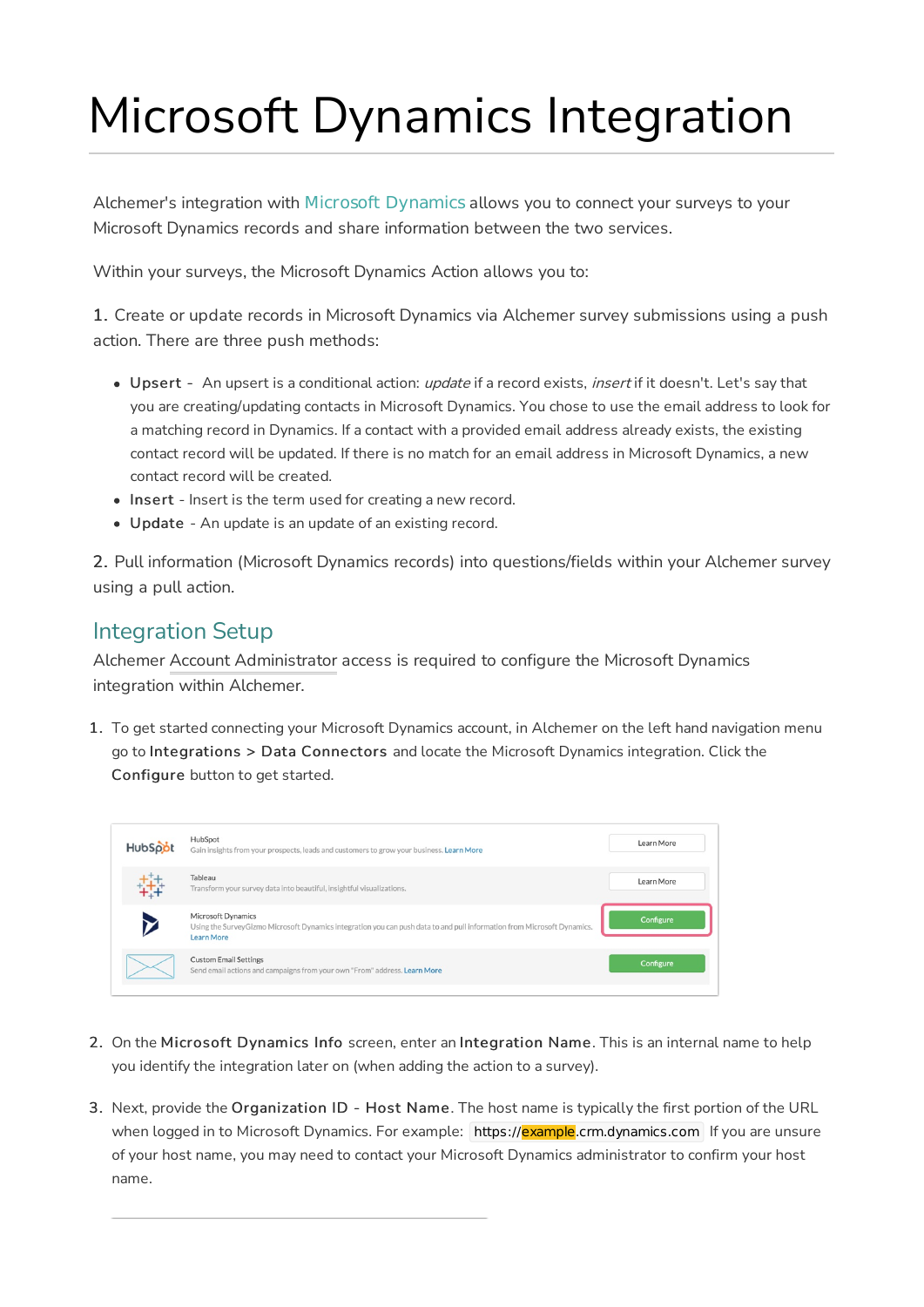| <b>Integration Name</b>        |                                                       |  |  |
|--------------------------------|-------------------------------------------------------|--|--|
| Microsoft Dynamics Integration |                                                       |  |  |
|                                | Organization ID Host Name (hostname.crm.dynamics.com) |  |  |
| example                        |                                                       |  |  |

- 4. After you input the name and host name, you will need to click Save in order to finish. This will prompt you to authenticate with your Microsoft Dynamics account. After authentication, you will be able to finish the Alchemer-side setup.
- 5. You will be asked to Pick an account via the Microsoft sign in portal. You may need to sign in to your account, if you haven't already. If you are already signed in, click on the associated account.



6. After successful authentication, you will be returned to the Alchemer 3rd Party Integrations page. Here, you should see your Dynamics integration showing an Enabled status. Click Edit to configure one optional step of the integration setup.

| 3rd Party Integrations                     |                                |                           |                                      |
|--------------------------------------------|--------------------------------|---------------------------|--------------------------------------|
| <b>Current Integrations</b><br>Integration | Name                           | Verified<br><b>Status</b> |                                      |
| צו                                         | Microsoft Dynamics Integration | Enabled<br>◎              | $\mathscr P$ Edit<br><b>x</b> Delete |

7. Now that your Microsoft Dynamics account has been authenticated and connected, Alchemer can fetch the objects in your Dynamics CRM. If you want to set a default object that will be used when creating new Microsoft Dynamics Actions (in surveys), click the Default Object dropdown menu and choose an object (Account, Contact, etc.). If no default object is specified, an object will need to be selected when setting up each action.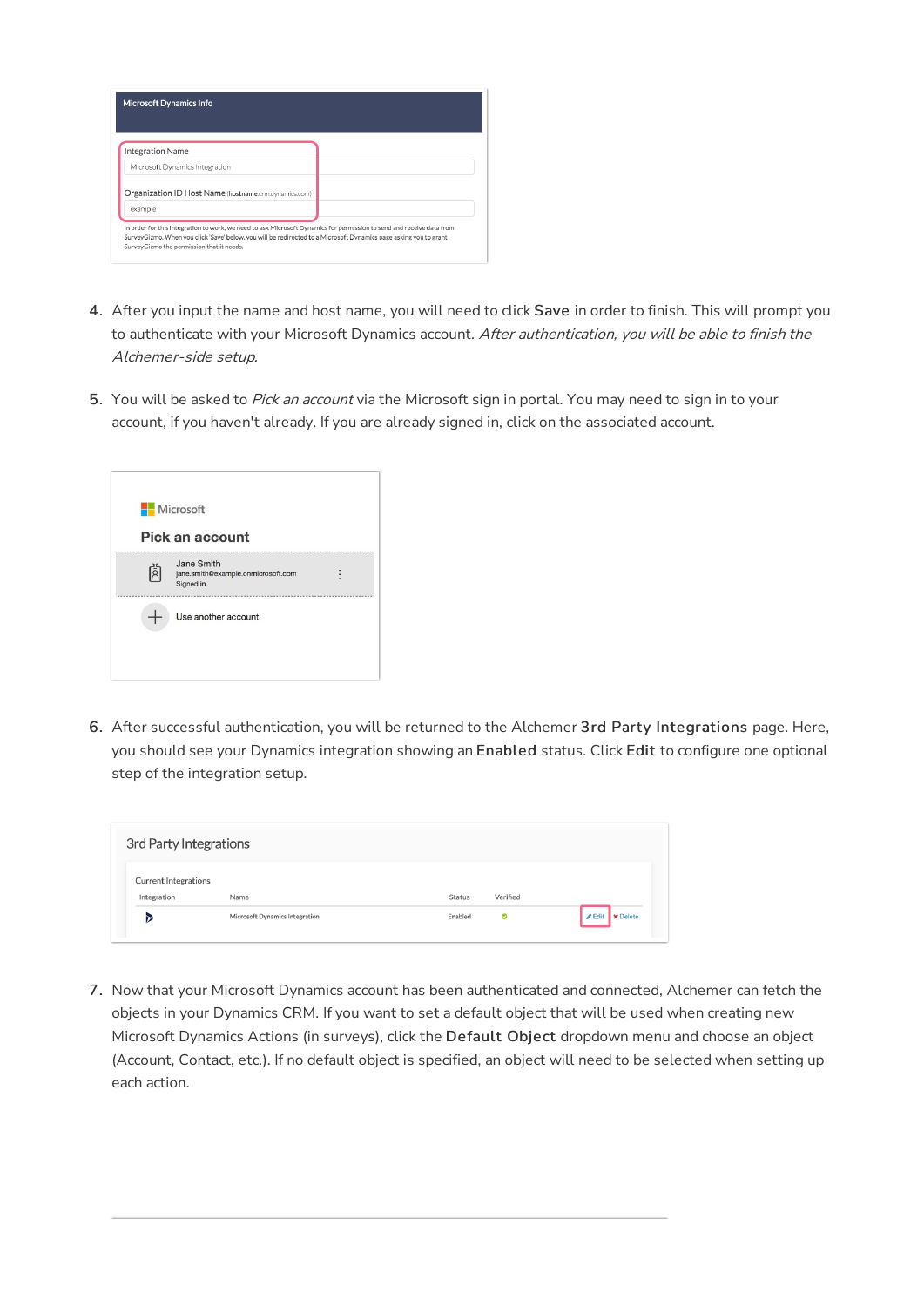| <b>Microsoft Dynamics Info</b>                                                                                                                                            |  |
|---------------------------------------------------------------------------------------------------------------------------------------------------------------------------|--|
| Enable Account                                                                                                                                                            |  |
| Enabled<br>Disabled                                                                                                                                                       |  |
| <b>Integration Name</b>                                                                                                                                                   |  |
| Microsoft Dynamics Integration                                                                                                                                            |  |
| Organization ID Host Name (hostname.crm.dynamics.com)                                                                                                                     |  |
| example                                                                                                                                                                   |  |
| NOTE: Most of the Dynamics integration setup will occur when adding the action to your survey in the builder. View Microsoft<br><b>Dynamics Integration Documentation</b> |  |
| Default Object                                                                                                                                                            |  |
| Default Object will be used when creating new Dynamics Actions.                                                                                                           |  |
| Contact                                                                                                                                                                   |  |

8. Click Save to finish your Microsoft Dynamics Integration configuration.

# Microsoft Dynamics Push Action

The push method for Alchemer's Microsoft Dynamics Action allows you to automate the creation and management of records (Contacts, Accounts, Leads, etc.) in your Microsoft Dynamics CRM. Use your Alchemer surveys to collect information and then sync it with your Dynamics account.

You can use the *push* method to:

- Upsert If the provided record exists in Dynamics, the survey response will be used to update the existing record. If the record doesn't exist, a new record will be created. Depending on the object that you are referencing, certain fields may be required.
- Insert Insert is the term used for creating a new record.
- Update An update is an update of a record.

#### Microsoft Dynamics Action - Push Setup

Your push action must be on a page that follows any survey questions that will be sent to Dynamics. We recommend placing the push action on your survey's Thank You page.

- 1. Create a survey and add any questions/fields that are necessary for you to push information to Microsoft Dynamics.
- 2. Click the Action link on the page where you wish to place your action and locate the Microsoft Dynamics action within the Integrations section. Click the +Add button.
- 3. Provide an Integration Title for your action (This is a title that is internal to you and your fellow Alchemer users; it should represent the purpose of the action.)
- 4. Via the Dynamics CRM Account, select the integrated account that you want to use for this action. Accounts will be identified by the account label that you provided when connecting your Microsoft Dynamics and Alchemer accounts on the Integrations page.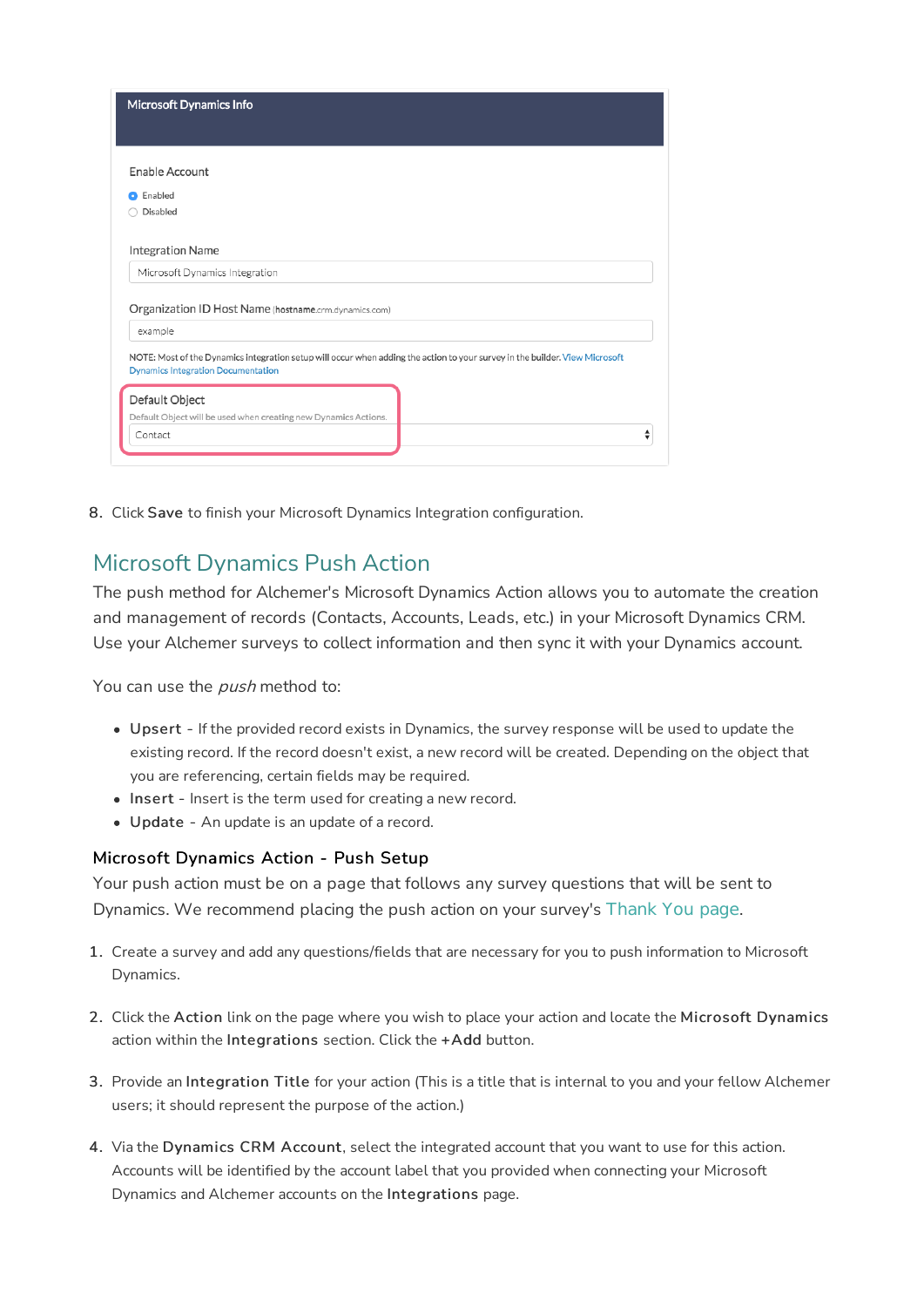5. Next, use the Dynamics CRM Object dropdown menu to choose the Dynamics object that you want to push to. If you specified a default object during integration setup, you will see that object already selected here.

| <b>Edit Action</b>                                |                     |              |
|---------------------------------------------------|---------------------|--------------|
| <b>Primary Setup</b><br><b>Options</b><br>Logic   |                     | W Need Help? |
| <b>Integration Title</b>                          |                     |              |
| Create and Update Contacts                        |                     |              |
| Select a Dynamics CRM Integration                 |                     |              |
| <b>Dynamics CRM Account</b>                       | Dynamics CRM Object |              |
| Microsoft Dynamics Integration (https://example ♦ | Contact             | ▼            |

6. Select Push survey data into Dynamics under the Integration Option section. Select the push method that you wish to use:

| Push survey data into Dynamics | Query Dynamics for records that match the following |        |       |  |
|--------------------------------|-----------------------------------------------------|--------|-------|--|
| Push data via Upsert           | <b>Email Address</b>                                | equals | Email |  |
|                                | $\pm$ Add condition                                 |        |       |  |

- Upsert If the provided record exists in Dynamics, the survey response will be used to update the existing record. If the record doesn't exist, a new record will be created. Depending on the object that you are referencing, certain fields may be required.
- o Insert Insert is the term used for creating a new record.
- Update An update is an update of an record.
- 7. Upsert & Update methods only. For the Insert method, skip to step 8.

When upserting or updating records, in order to find an existing record, Alchemer and Dynamics will need to reference a unique identifier. For example, if you are upserting or updating a Contact record, you may want to use the contact's email address or the contact ID number as the identifier.

Use the dropdown under Query Dynamics for records that match the following to select the survey question/field that contains the respondent identifier, as well as the corresponding field in Dynamics where that identifier is stored.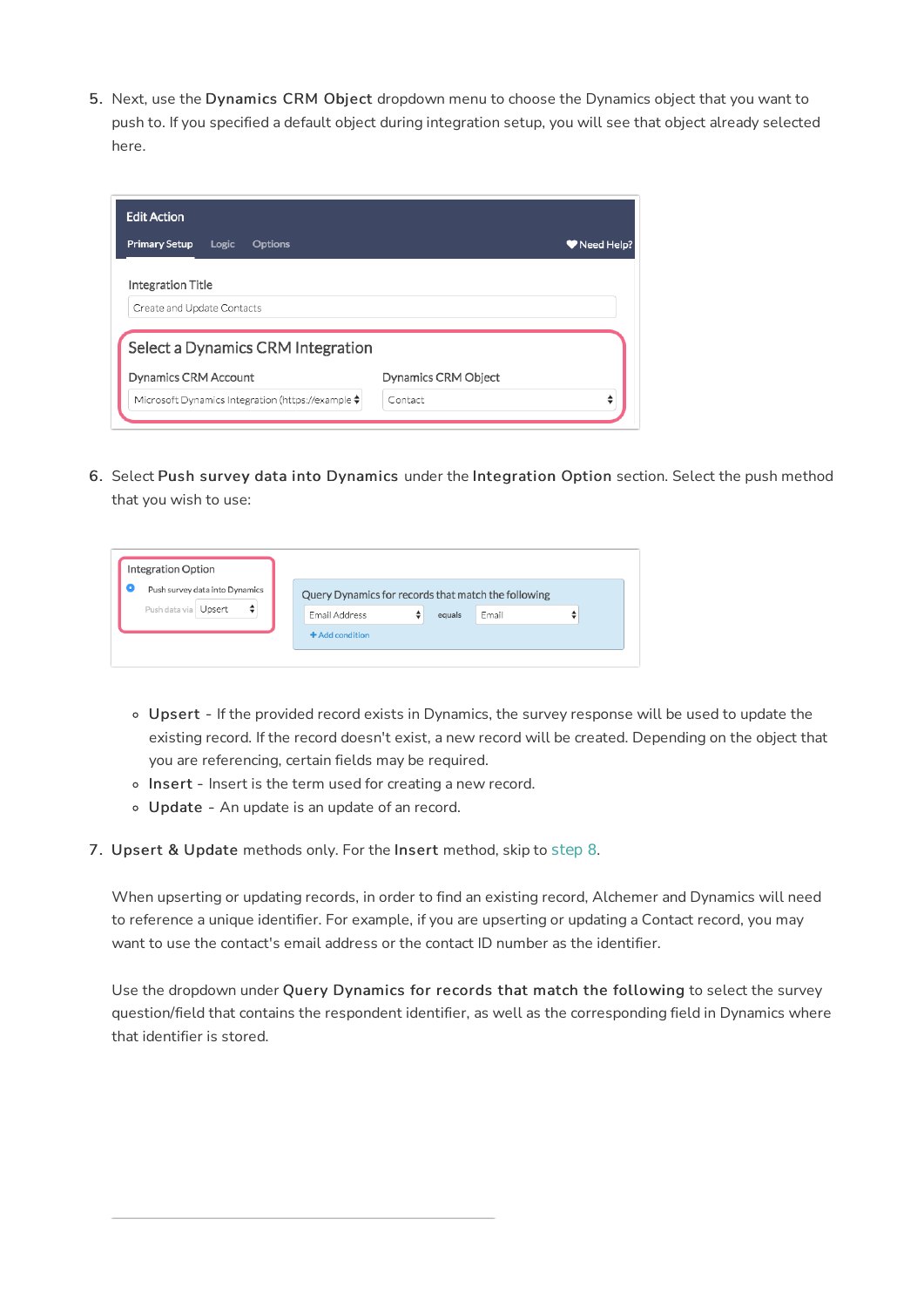| <b>Edit Action</b><br><b>Primary Setup</b><br><b>Options</b><br>Logic | Weed Help?                                                                                        |
|-----------------------------------------------------------------------|---------------------------------------------------------------------------------------------------|
| <b>Integration Title</b>                                              |                                                                                                   |
| Microsoft Dynamics                                                    |                                                                                                   |
| Dynamics CRM Account<br>Microsoft Dynamics Integration                | <b>Dynamics CRM Object</b><br>÷<br>÷<br>Contact                                                   |
| <b>Integration Option</b><br>Push survey data into Dynamics           |                                                                                                   |
| Push data via Upsert<br>÷                                             | Query Dynamics for records that match the following<br>÷<br>÷<br>Email Address<br>Email<br>equals |
|                                                                       | +Add condition                                                                                    |

- In the above example, we are asking for a respondent's email address in Alchemer. If that email is already associated with a Contact record in Dynamics (per our mapping in the Query Dynamics section), that contact will be updated. Otherwise, a new contact with that email address will be created in Dynamics.
- 8. Next, use the Field Mapping section to map the rest of the fields that you wish to send as part of your push.

|                    |   | <b>Dynamics</b>     |   | Default<br>Value |                |
|--------------------|---|---------------------|---|------------------|----------------|
| Q 1. Email Address |   | Email (String)      | ♦ |                  |                |
| Q 2. First Name    |   | First Name (String) | ♦ |                  | $\pmb{\times}$ |
| Q 3. Last Name     | ÷ | Last Name (String)  | ♦ |                  | $\mathbf x$    |
| Q 4. Job Title     | ÷ | Job Title (String)  | ♦ |                  | $\pmb{\times}$ |

- a. In the left column, select the Alchemer question/field from which you want to send data.
- b. In the right column, select the corresponding Dynamics field that you want to send the question data to.
- c. Use the Default Value field to pass information to Dynamics in the event that the Alchemer field is blank. Merge codes are also supported in this field when paired with the Static Value option in the first dropdown menu.
- d. Use the Add another mapping link to add more field pairs as needed.
- 9. Once you have finished mapping your fields, go to to the Logic tab if you wish to trigger your Dynamics push only under certain conditions. Make sure to Save Action when finished.

### Microsoft Dynamics Pull Action

The pull method for Alchemer's Microsoft Dynamics Action allows you to use your Dynamics record details within your Alchemer surveys.

#### Microsoft Dynamics Action - Pull Setup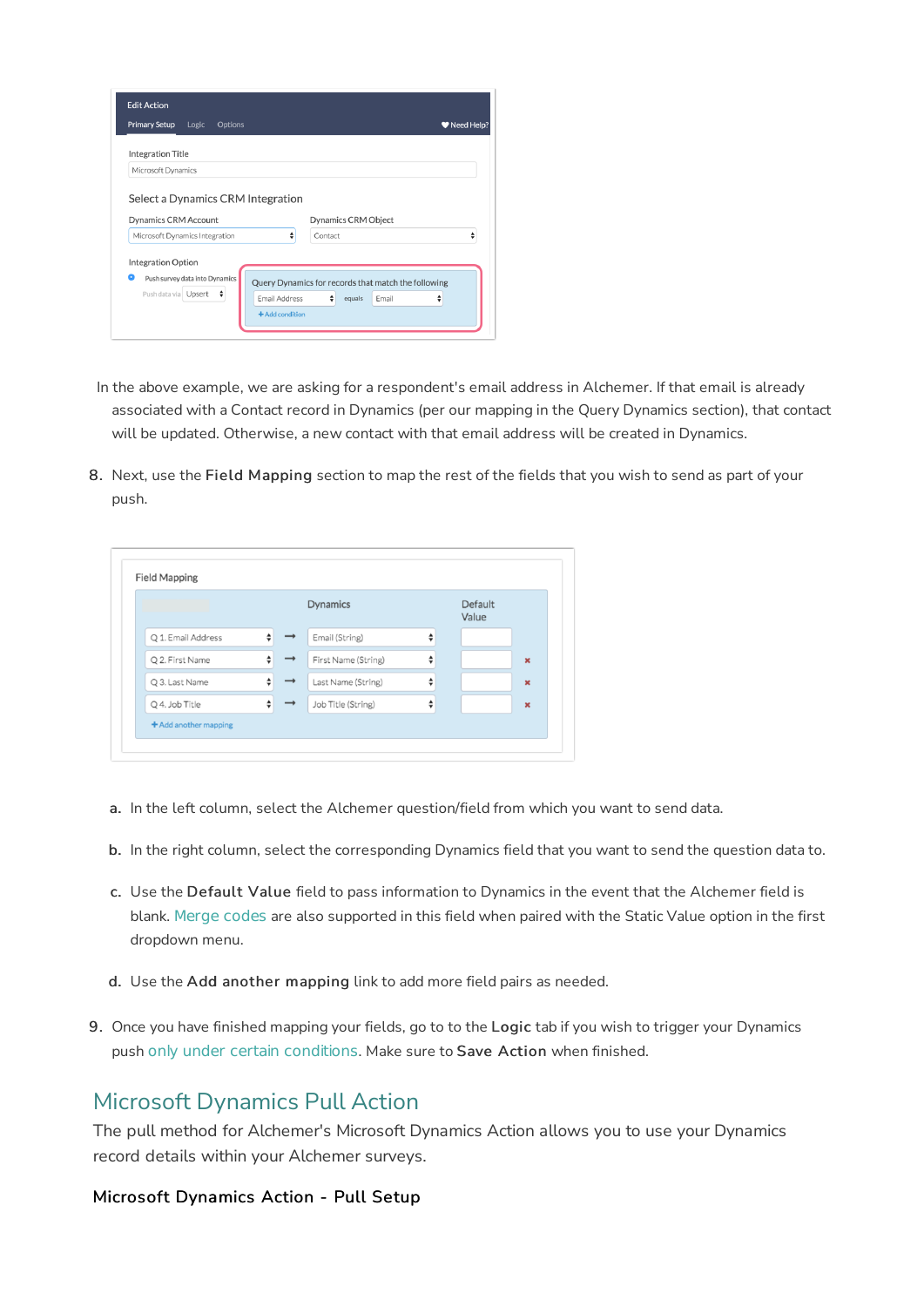When pulling records from Dynamics into Alchemer, the survey will need to be able to identify the record whose information should be pulled in. This is done by providing a unique identifier for the record, for example an email address or Contact ID number for a Contact record.

#### Pull Action Placement Requirements:

- The pull action *must be on a page that follows the field in the survey that contains the identifier.*
- The pull action *must also precede any fields that it will be populating*. Pull actions can be on the same page as the fields they populate however they must come before/above those fields on the page.
- 1. On a page that meets the above placement requirements, click the Action link and locate the Microsoft Dynamics action within the Integrations section. Click the +Add button.
- 2. Provide an Integration Title for your action (This is a title that is internal to you and your fellow Alchemer users; it should represent the purpose of the action.)
- 3. Via Dynamics CRM Account your integrations will be identified by the account label that you provided on the Integrations page when connecting your accounts. Select one.
- 4. Using the Dynamics CRM Object dropdown menu, choose the Dynamics object you wish to pull from.

| <b>Edit Action</b>                              |                     |              |
|-------------------------------------------------|---------------------|--------------|
| <b>Primary Setup</b><br><b>Options</b><br>Logic |                     | W Need Help? |
| <b>Integration Title</b>                        |                     |              |
| Microsoft Dynamics - Pull Contact Information   |                     |              |
|                                                 |                     |              |
|                                                 |                     |              |
| Select a Dynamics CRM Integration               |                     |              |
| Dynamics CRM Account                            | Dynamics CRM Object |              |

5. Choose Pull data from Dynamics under the Integration Option section.



6. A unique identifier is required to reference an existing record in Dynamics. Use the dropdowns under the Query Dynamics for records that match the following section to select the survey question/field that captures the respondent's unique identifier as well as the corresponding Dynamics field that stores that identifier (in Microsoft Dynamics). This field must be on a page that precedes the pull action you are setting up.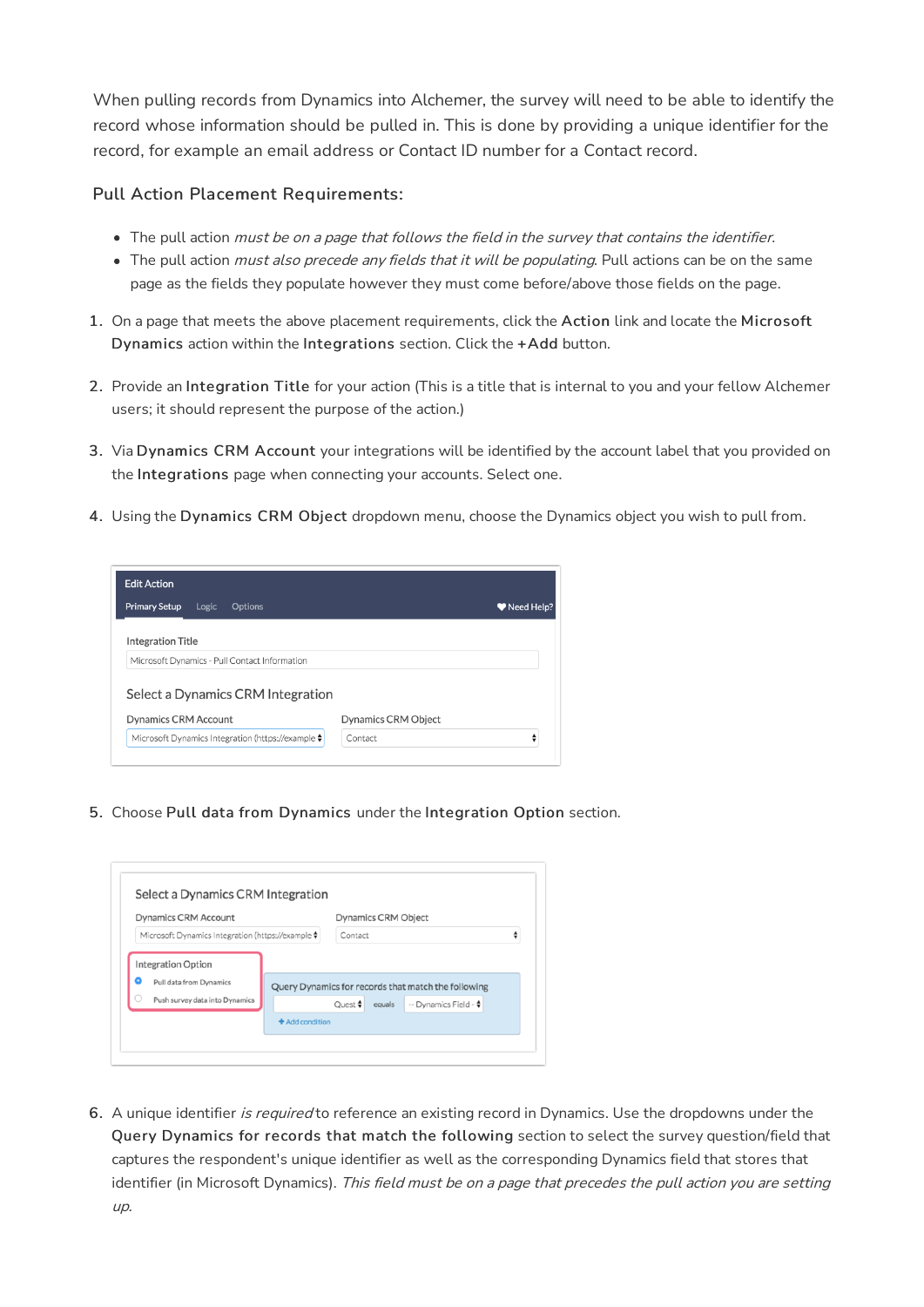For example, if you want to pull in a Contact record you may want to use the email address that the contact enters into a survey question and compare that to the email field in your Dynamics contacts. If there is a match, that contact's information would be pulled into the survey.

| <b>Primary Setup</b><br><b>Options</b><br>Logic           |                                                     |         |                     | Need Help? |
|-----------------------------------------------------------|-----------------------------------------------------|---------|---------------------|------------|
| <b>Integration Title</b>                                  |                                                     |         |                     |            |
| Microsoft Dynamics Pull                                   |                                                     |         |                     |            |
| Select a Dynamics CRM Integration<br>Dynamics CRM Account |                                                     |         | Dynamics CRM Object |            |
| Microsoft Dynamics Integration (https://                  | ÷                                                   | Contact |                     | ÷          |
|                                                           |                                                     |         |                     |            |
| <b>Integration Option</b><br>Pull data from Dynamics      | Query Dynamics for records that match the following |         |                     |            |

- 7. Next, map your Dynamics fields to your Alchemer fields under the Map Fields section. a. In the left column, select the Alchemer question/field that you want to populate.
	- b. In the right column, select the corresponding Dynamics Field from which you want to pull data.
	- c. Use the Default Value field to pass a default value into Alchemer in the event that the field is blank for that record in Dynamics. Merge codes are also supported in this field when paired with the Static Value option in the first dropdown menu.
	- d. Use the Add another mapping link to add more field pairs as needed.

|                    |  | <b>Dynamics</b>     |   | Default<br>Value |             |
|--------------------|--|---------------------|---|------------------|-------------|
| Q 1. Email Address |  | Email (String)      | ÷ |                  |             |
| Q 2. First Name    |  | First Name (String) | ÷ |                  | $\mathbf x$ |
| Q 3. Last Name     |  | Last Name (String)  | ٠ |                  | $\mathbf x$ |
| Q 4. Job Title     |  | Job Title (String)  | ÷ |                  | $\mathbf x$ |

8. Once you have finished mapping your fields, you can optionally apply conditions for triggering your Dynamics push on the Logic tab. Make sure to Save Action when finished.

# Example: Upsert Contact Using ID

If you wish to handle both the update of existing Dynamics records, as well as, the creation of new Dynamics records all at once, the Upsert is the option for you.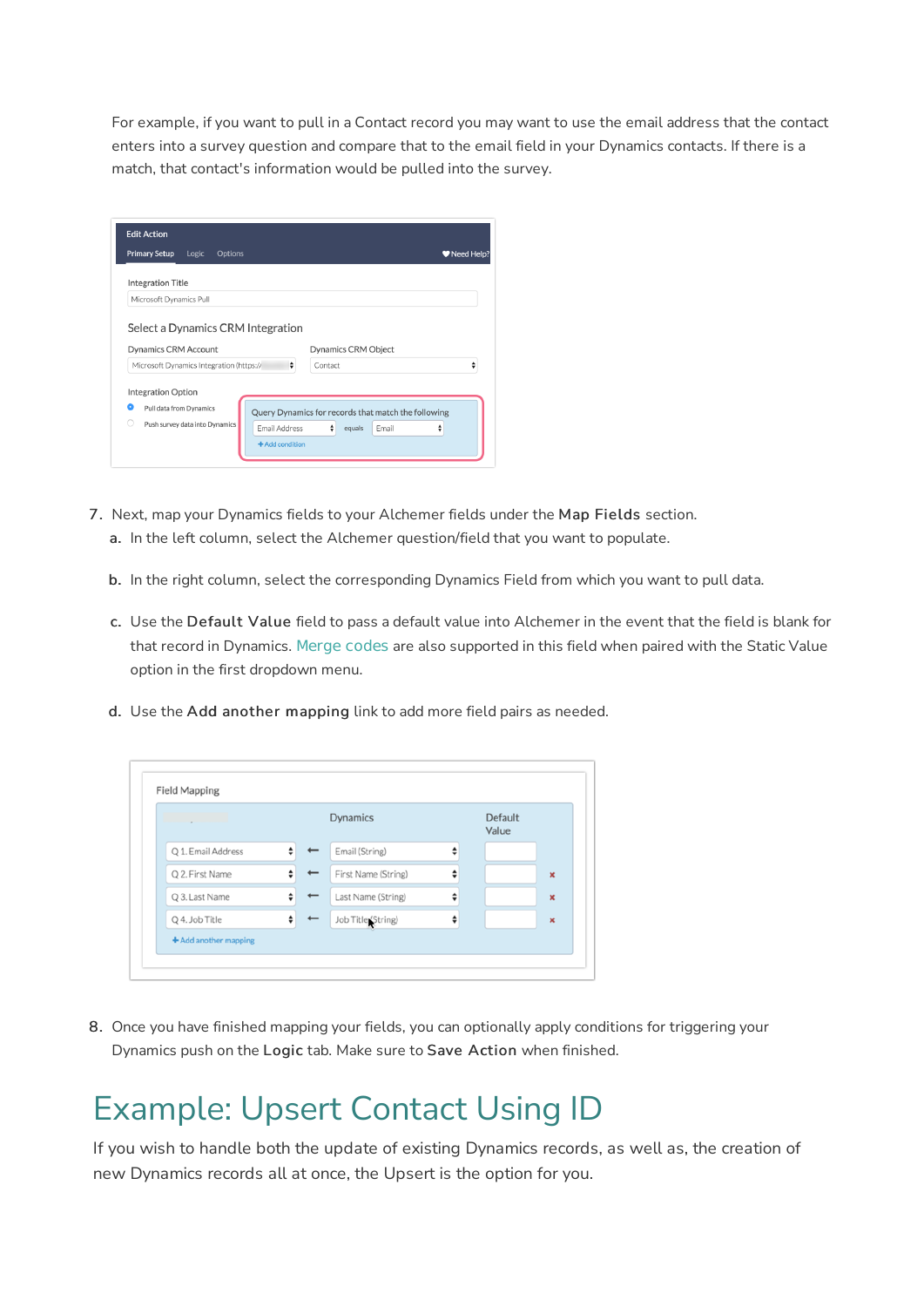Behind the scenes, the action will check for an ID (or other unique identifier you specify).

- If an ID is present, the action will push updated information to the Microsoft Dynamics record with the matching ID/unique identifier.
- If there is no ID/unique identifier present, the action will create a new record in Dynamics and send the details as part of the new record.

#### Push Action Setup (Upsert)

- 1. Create a survey and add the questions/fields that you wish to send to Dynamics. As an example, let's imagine we're working with the Contact object in Dynamics.
- 2. Add your Microsoft Dynamics Push Action on a page that follows the fields in your survey that you plan to send to Salesforce.
- 3. Customize your Integration Title (this is internal and not visible to respondents). Select the Dynamics CRM Account and Dynamics CRM Object you wish to push to.

| <b>Edit Action</b>                              |                            |            |
|-------------------------------------------------|----------------------------|------------|
| <b>Primary Setup</b><br><b>Options</b><br>Logic |                            | Need Help? |
| Integration Title                               |                            |            |
| Create and Update Contacts                      |                            |            |
|                                                 |                            |            |
|                                                 |                            |            |
| Select a Dynamics CRM Integration               |                            |            |
| Dynamics CRM Account                            | <b>Dynamics CRM Object</b> |            |

In our example, we will push to the Contact object as we are updating the contact information for our existing contact records and creating new records.

- 4. Select Push survey data into Dynamics and then select Upsert from the Integration Option dropdown menu.
- 5. Your next step is to query Dynamics for records according to certain matching conditions. A query is the part of every Microsoft Dynamics Pull action that tells Dynamics which record to use.

To customize the query you wish to use to identify records to update, identify the Alchemer Question that contains the data you wish to match to the specified Dynamics Field.

- 6. In the case of our example, we will identify which field in Alchemer contains the Contact ID. A common example of a query is to pull the ID that is sent as a URL variable in the survey link. This is set up below.
	- a. We selected URL Variable in the Alchemer Question dropdown menu
	- b. We entered the URL variable name "contactid"
	- c. We then selected the Dynamics Field that it should match.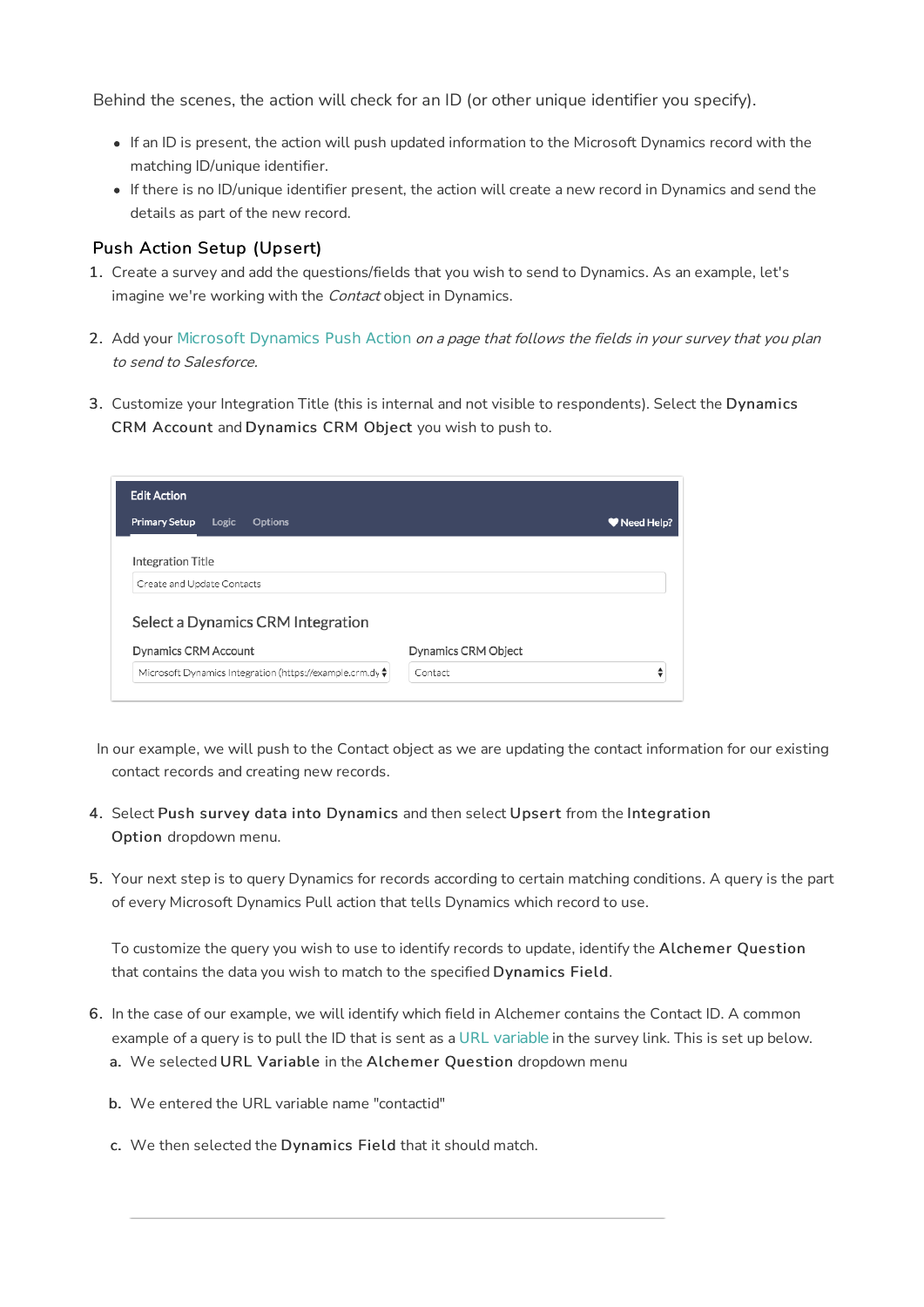| ▴<br>Contact<br>⊋<br>Push survey data into Dynamics<br>Query Dynamics for records that match the following<br>Push data via   Upsert<br>÷<br>÷<br>URL Variable<br>Contact<br>equals<br>a<br>с<br>b<br>contactid | Dynamics CRM Account<br>Microsoft Dynamics Integration (https://example.crm.dy ♦ |  | Dynamics CRM Object |  |  |
|-----------------------------------------------------------------------------------------------------------------------------------------------------------------------------------------------------------------|----------------------------------------------------------------------------------|--|---------------------|--|--|
|                                                                                                                                                                                                                 |                                                                                  |  |                     |  |  |
|                                                                                                                                                                                                                 |                                                                                  |  |                     |  |  |
|                                                                                                                                                                                                                 | <b>Integration Option</b><br>×                                                   |  |                     |  |  |

- 7. From here all you need to do is map the fields you wish to send to Salesforce.
	- a. To do so, scroll to the Fields Mapping section and map each Alchemer question in the survey to the corresponding Dynamics field you wish to push to.
	- b. To add another field to map click Add another mapping.
	- c. The Default Value field is optional. If you wish to send something other than a blank when there is no matching contact record, you can enter a value in the Default Value field.
- 8. Finally, make sure to double-check the placement of your Microsoft Dynamics Push Action in relation to the fields that are being sent to Dynamics.
	- o Salesforce Push Actions must be on a page that follows the fields in your survey that you plan to send to Dynamics.
	- If you added your action on the same page as the fields you are sending be sure to move it to a later page.

# FAQ & Troubleshooting

#### I am unable to authenticate my Dynamics account when configuring the integration.

If you see a *Unable to authenticate given Dynamics365 ID* error while attempting to connect your Alchemer and Microsoft Dynamics accounts, it is likely because you are logged into multiple Microsoft accounts at the same time and Alchemer cannot determine which Microsoft account it should connect to.

The best option to work around this is to log out of the Microsoft account that you do not wish to connect to and try again.

#### Are Actions not pushing/pulling data successfully?

As a first troubleshooting step, record a Response for your Dynamics action. Next, go to that response under Results > Individual Responses. Click on the response and access the Action Log tab. The Action Log can provide clues to help you diagnose the problem.

For example, you may be trying to create a record and not providing information for a required field in Microsoft Dynamics.

#### How do I find a record ID in Microsoft Dynamics?

The unique ID of a record in Dynamics is available via the URL. Access the record in question and